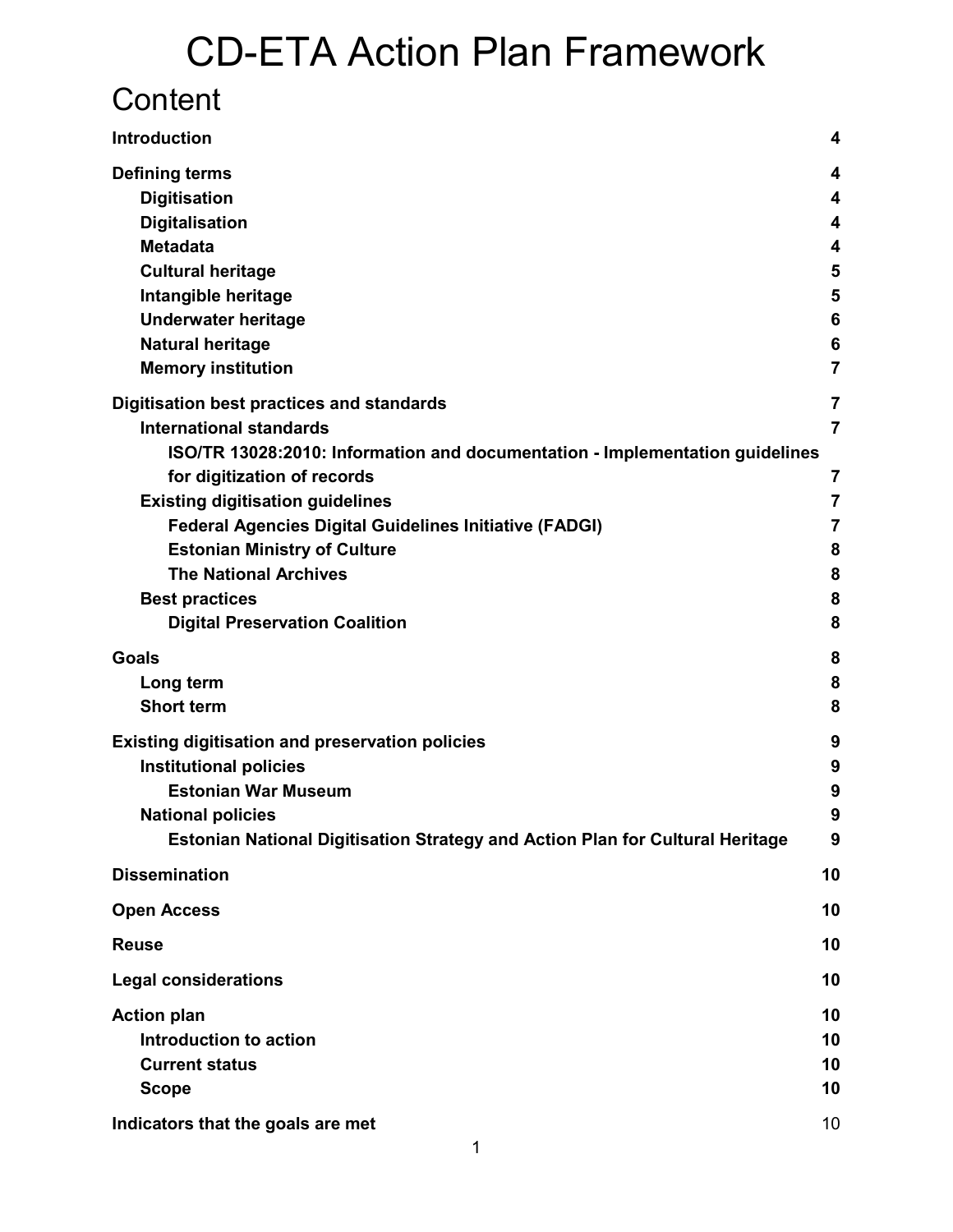# <span id="page-1-0"></span>**Introduction**

This document provides a context and a terminological framework for working with CD-ETA action plan. Terminology defined below might not be the one you are familiar with or the way you use it, but it is important for the project documentation to use the same terminology with the agreed meaning in project context.

# <span id="page-1-1"></span>Defining terms

## <span id="page-1-2"></span>**Digitisation**

Digitisation is the process of converting information into a digital (i.e. computer-readable) format, in which the information is organized into bits. The result is the representation of an object, image, sound, document or signal (usually an analog signal) by generating a series of numbers that describe a discrete set of its points or samples. The result is called digital representation or, more specifically, a *digital image*, for the object, and *digital form*, for the signal. [\(Wikipedia\)](https://en.wikipedia.org/wiki/Digitization)

Digitisation does not define the quality (capturing photos with your mobile is also digitisation) nor requirements for metadata collection.

## <span id="page-1-3"></span>Digitalisation

Digitalisation is the use of digital technologies to change a business model and provide new revenue and value-producing opportunities; it is the process of moving to a digital business. [\(Gartner glossary\)](https://research.gartner.com/definition-whatis-digitalization?resId=3237920&srcId=1-8163325102)

Digitalisation process provides the workflow how digitised material can be enriched (with metadata for example) to provide and generate new (re)uses of digitised material.

## <span id="page-1-4"></span>**Metadata**

Metadata is "data [information] that provides information about other data". Three distinct types of metadata exist: *descriptive metadata*, *structural metadata*, and *administrative metadata*. [\(Wikipedia\)](https://en.wikipedia.org/wiki/Metadata)

In cultural heritage sector we mainly talk about the descriptive metadata, when describing the content of the scanned document or the photograph about the object. Structural metadata is used mainly for describing contexts [\(CIDOC CRM\)](http://www.cidoc-crm.org/).

## <span id="page-1-5"></span>Cultural heritage

UNESCO defines Cultural heritage in ["Convention concerning the protection of the world](http://whc.unesco.org/en/conventiontext/)  [cultural and natural heritage](http://whc.unesco.org/en/conventiontext/)" Article 1 as follows:

For the purposes of this Convention, the following shall be considered as "cultural heritage":

**monuments:** architectural works, works of monumental sculpture and painting, elements or structures of an archaeological nature, inscriptions, cave dwellings and combinations of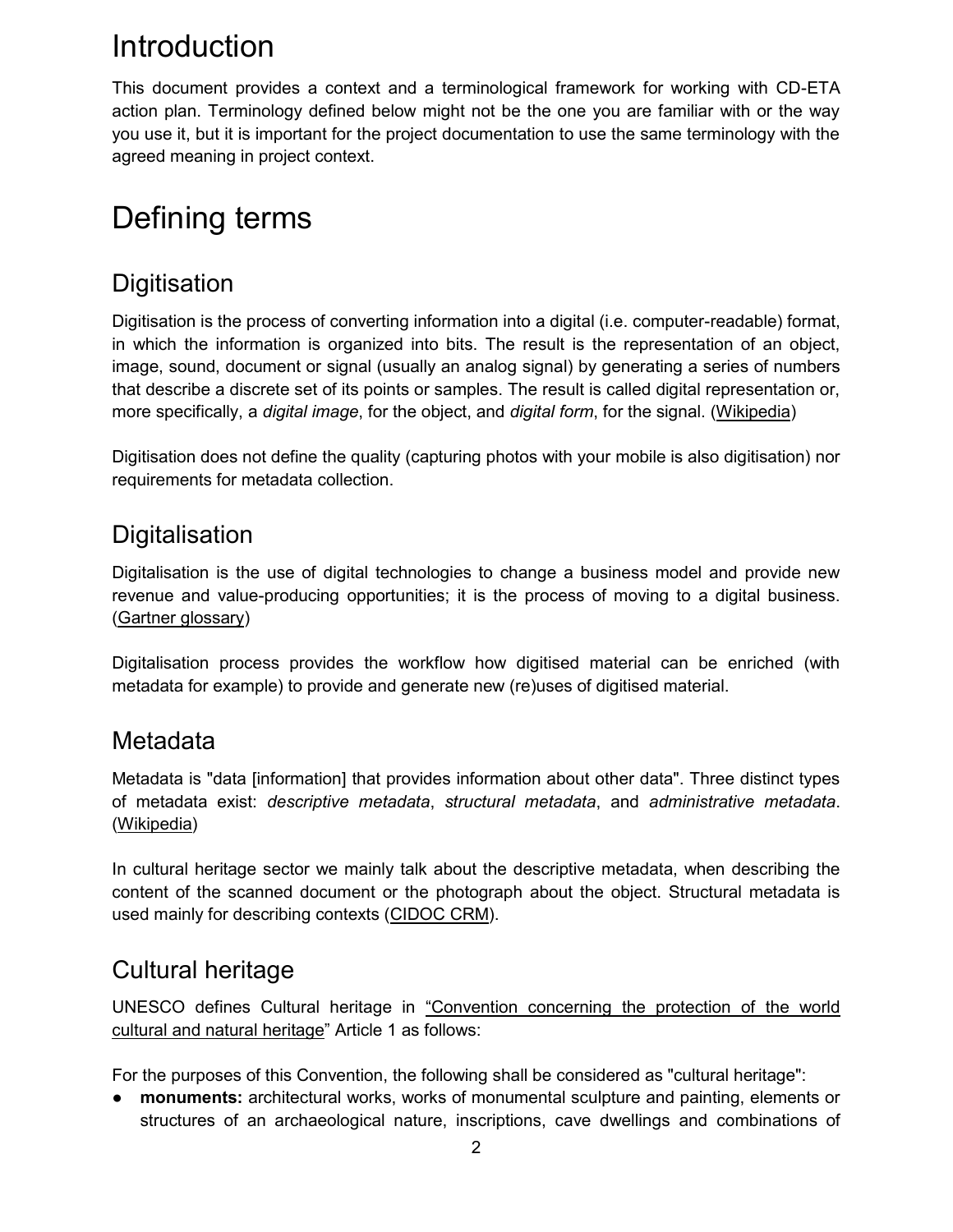features, which are of outstanding universal value from the point of view of history, art or science;

- **groups of buildings:** groups of separate or connected buildings which, because of their architecture, their homogeneity or their place in the landscape, are of outstanding universal value from the point of view of history, art or science;
- **sites:** works of man or the combined works of nature and man, and areas including archaeological sites which are of outstanding universal value from the historical, aesthetic, ethnological or anthropological point of view.

## <span id="page-2-0"></span>Intangible heritage

UNESCO defines Cultural heritage in "[Convention for the Safeguarding of the Intangible](https://ich.unesco.org/en/convention)  [Cultural Heritage](https://ich.unesco.org/en/convention)" Article 2 as follows:

- 1. The "intangible cultural heritage" means the practices, representations, expressions, knowledge, skills – as well as the instruments, objects, artefacts and cultural spaces associated therewith – that communities, groups and, in some cases, individuals recognize as part of their cultural heritage. This intangible cultural heritage, transmitted from generation to generation, is constantly recreated by communities and groups in response to their environment, their interaction with nature and their history, and provides them with a sense of identity and continuity, thus promoting respect for cultural diversity and human creativity. For the purposes of this Convention, consideration will be given solely to such intangible cultural heritage as is compatible with existing international human rights instruments, as well as with the requirements of mutual respect among communities, groups and individuals, and of sustainable development.
- 2. The "intangible cultural heritage", as defined in paragraph 1 above, is manifested inter alia in the following domains:
	- a. oral traditions and expressions, including language as a vehicle of the intangible cultural heritage;
	- b. performing arts;
	- c. social practices, rituals and festive events;
	- d. knowledge and practices concerning nature and the universe;
	- e. traditional craftsmanship.
- 3. "Safeguarding" means measures aimed at ensuring the viability of the intangible cultural heritage, including the identification, documentation, research, preservation, protection, promotion, enhancement, transmission, particularly through formal and non-formal education, as well as the revitalization of the various aspects of such heritage.
- 4. "States Parties" means States which are bound by this Convention and among which this Convention is in force.
- 5. This Convention applies mutatis mutandis to the territories referred to in Article 33 which become Parties to this Convention in accordance with the conditions set out in that Article. To that extent the expression "States Parties" also refers to such territories.

## <span id="page-2-1"></span>Underwater heritage

UNESCO defines Cultural heritage in "[Underwater Cultural Heritage 2001 Convention](http://www.unesco.org/new/en/culture/themes/underwater-cultural-heritage/2001-convention/official-text/)" Article 2 as follows: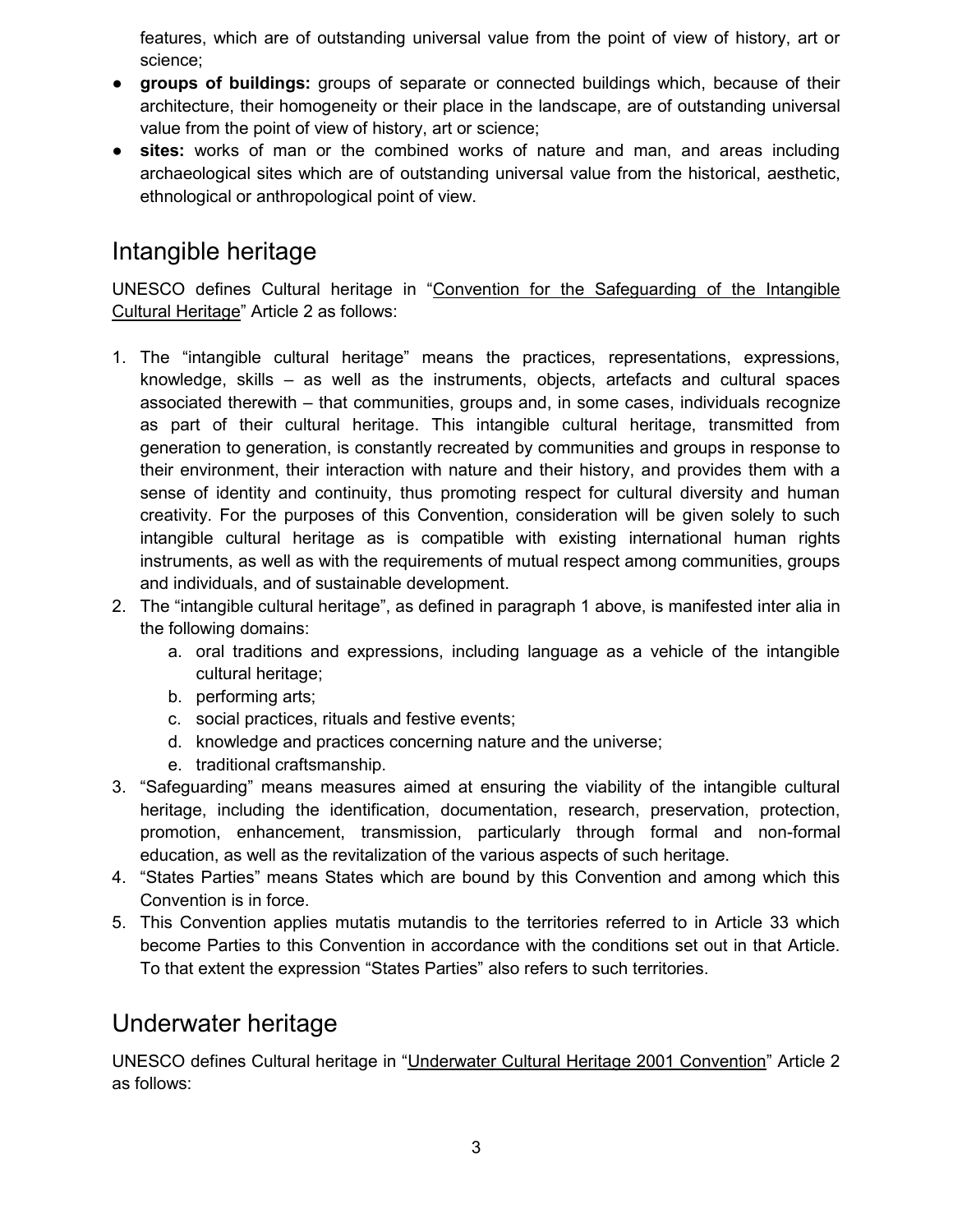- A. "Underwater cultural heritage" means all traces of human existence having a cultural, historical or archaeological character which have been partially or totally under water, periodically or continuously, for at least 100 years such as:
	- a. sites, structures, buildings, artefacts and human remains, together with their archaeological and natural context;
	- b. vessels, aircraft, other vehicles or any part thereof, their cargo or other contents, together with their archaeological and natural
	- c. context; and
	- d. objects of prehistoric character.
- B. Pipelines and cables placed on the seabed shall not be considered as underwater cultural heritage.
- C. Installations other than pipelines and cables, placed on the seabed and still in use, shall not be considered as underwater cultural heritage.

### <span id="page-3-0"></span>Natural heritage

UNESCO defines Cultural heritage in "[Convention concerning the protection of the world](http://whc.unesco.org/en/conventiontext/)  [cultural and natural heritage](http://whc.unesco.org/en/conventiontext/)" Article 2 as follows:

For the purposes of this Convention, the following shall be considered as "natural heritage":

- **natural features** consisting of physical and biological formations or groups of such formations, which are of outstanding universal value from the aesthetic or scientific point of view;
- **geological and physiographical formations** and precisely delineated areas which constitute the habitat of threatened species of animals and plants of outstanding universal value from the point of view of science or conservation;
- **natural sites** or precisely delineated natural areas of outstanding universal value from the point of view of science, conservation or natural beauty.

## <span id="page-3-1"></span>Memory institution

A memory institution is an organization maintaining a repository of public knowledge, a generic term used about institutions such as libraries, archives, museums, sites and monuments records (SMR), clearinghouses, providers of digital libraries and data aggregation services which serve as memories for given societies or mankind. Increasingly such institutions are considered as a part of a unified documentation/information science perspective. [\(Wikipedia\)](https://en.wikipedia.org/wiki/Memory_institution)

# <span id="page-3-2"></span>Digitisation best practices and standards

### <span id="page-3-3"></span>International standards

<span id="page-3-4"></span>ISO/TR 13028:2010: Information and documentation - Implementation guidelines for digitization of records

ISO/TR 13028:2010: establishes guidelines for creating and maintaining records in digital format only, where the original paper, or other non-digital source record, has been copied by digitizing;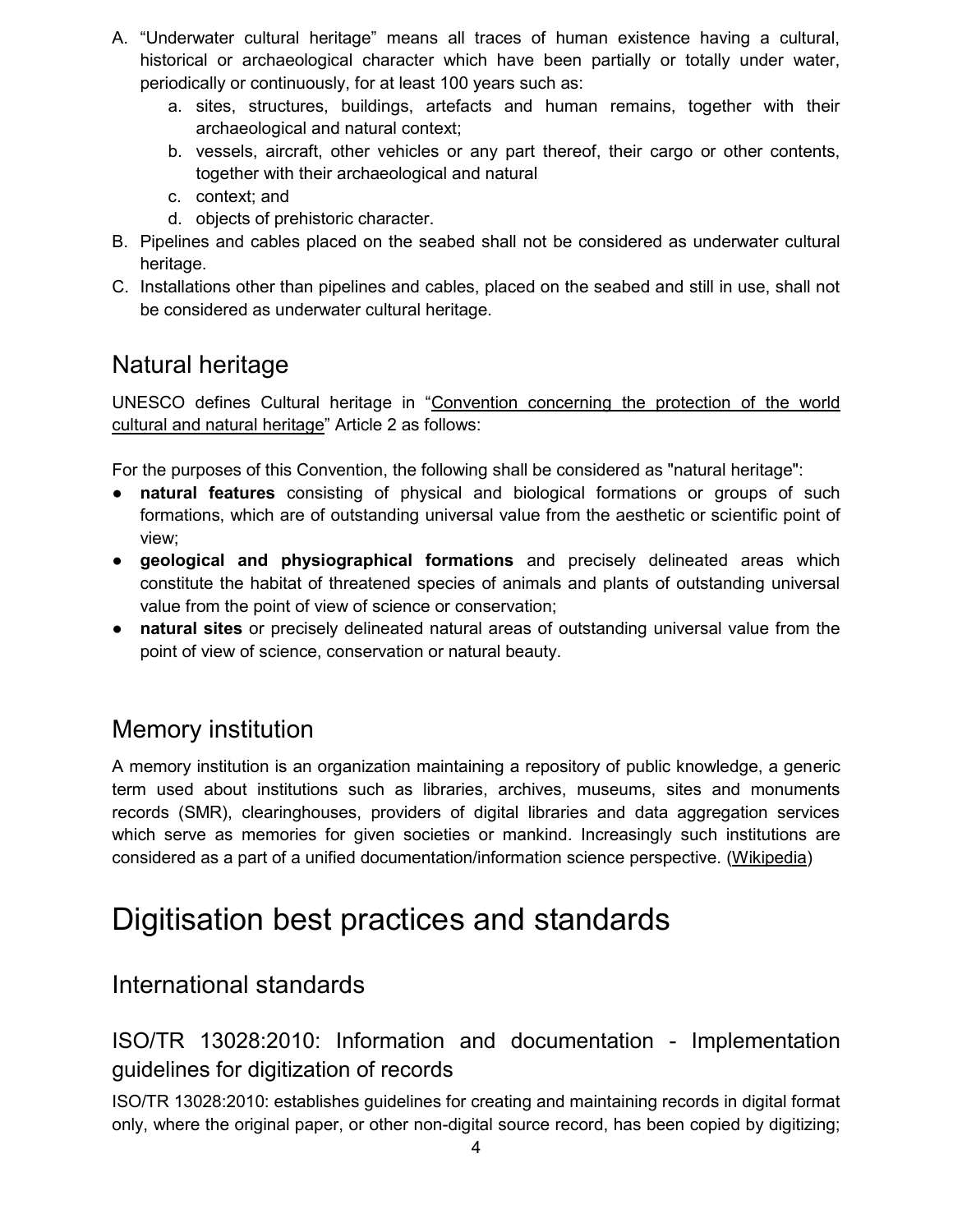establishes best practice guidelines for digitization to ensure the trustworthiness and reliability of records and enable consideration of disposal of the non-digital source records; establishes best practice guidelines for the trustworthiness of the digitized records which may impact on the legal admissibility and evidential weight of such records; establishes best practice guidelines for the accessibility of digitized records for as long as they are required; specifies strategies to assist in creating digitized records fit for long-term retention; and establishes best practice guidelines for the management of non-digital source records following digitization.

<span id="page-4-0"></span>Read more from:<https://www.iso.org/standard/52391.html>

## Existing digitisation guidelines

### <span id="page-4-1"></span>Federal Agencies Digital Guidelines Initiative (FADGI)

The focus of the Guidelines is on historical, cultural and archival materials. The scope is limited to digitization practices for materials that can be reproduced as still images, e.g., printed matter, manuscripts, maps, and photographic prints, negatives and transparencies.

#### [Technical Guidelines for Digitizing Cultural Heritage Materials: Creation of Raster Image Files](http://www.digitizationguidelines.gov/guidelines/FADGI%20Federal%20%20Agencies%20Digital%20Guidelines%20Initiative-2016%20Final_rev1.pdf)

### <span id="page-4-2"></span>Estonian Ministry of Culture

<span id="page-4-3"></span>Digitisation guidelines for Estonian Museums: [Museaalidedigimisejuhend](https://wwwkul.rik.ee/sites/kulminn/files/digijuhend_2016.pdf) (in Estonian only)

#### The National Archives

[The National Archives' standards and requirements for the digitisation](http://nationalarchives.gov.uk/documents/information-management/digitisation-at-the-national-archives.pdf) of analogue records in their collection.

### <span id="page-4-4"></span>Best practices

### <span id="page-4-5"></span>Digital Preservation Coalition

Digital Preservation Coalition's Digital Preservation Handbook provides an internationally authoritative and practical guide to the subject of managing digital resources over time and the issues in sustaining access to them.

#### <span id="page-4-6"></span>[Digital Preservation Handbook](http://www.dpconline.org/handbook)

# Goals

### <span id="page-4-7"></span>Long term

Following the INTERREG programme and CD-ETA project objectives, the long-term goal of the developed action plans is to improve the implementation of regional development policies and programmes in each participating country / region, in particular Investment for Growth and Jobs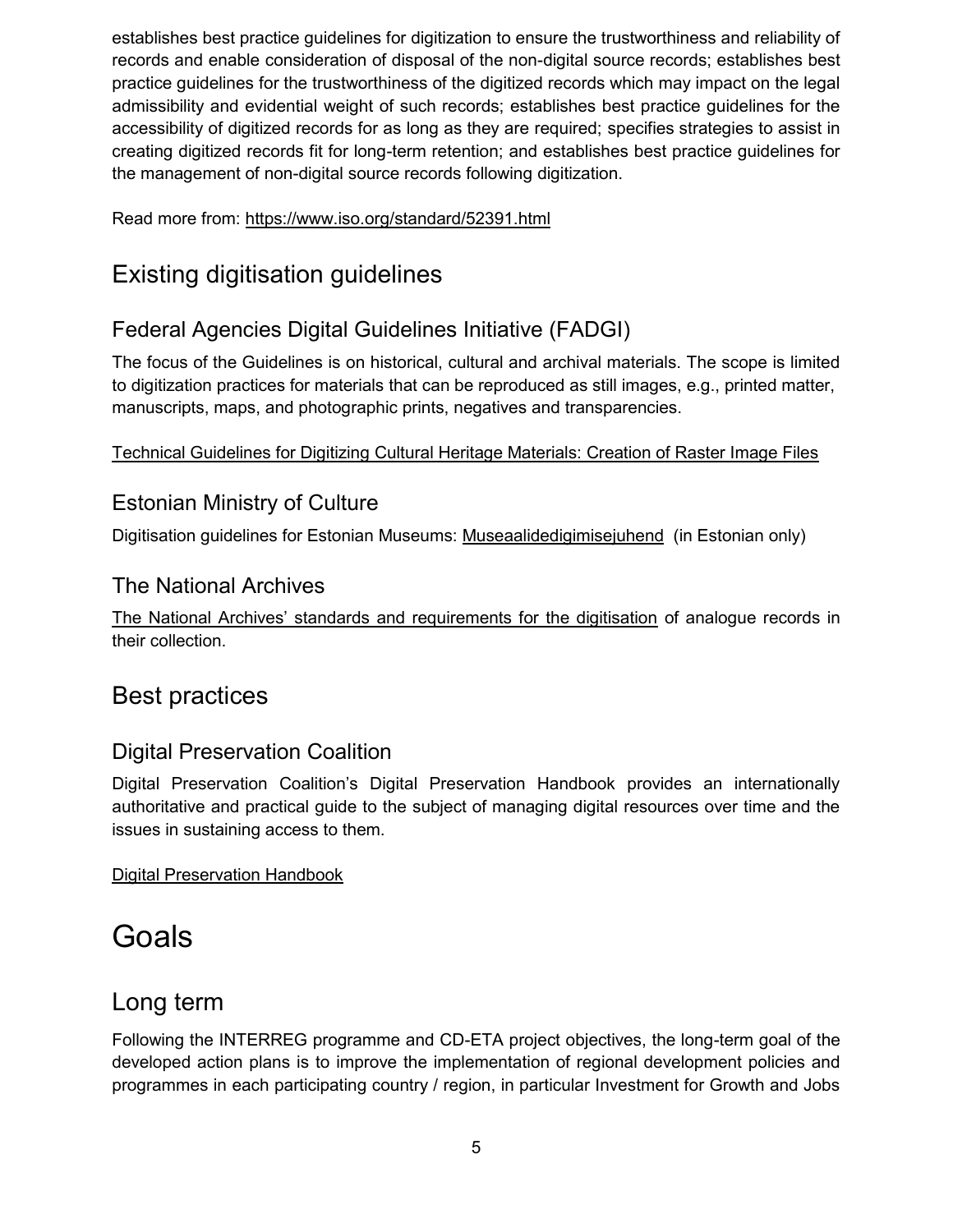and, where relevant, ETC programmes, in the field of protecting and developing natural and cultural heritage.

## <span id="page-5-0"></span>Short term

Following the CD-ETA project objectives the short-term goal of the developed action plans is the improvement of 8 regional policy instruments (one in each participating country / region), cofinanced by EU structural funds in the field of protecting and developing natural and cultural heritage.

The improved policy instruments will deliver as outputs relevant supported new projects and initiatives at regional or national level.

# <span id="page-5-1"></span>Existing digitisation and preservation policies

### <span id="page-5-2"></span>Institutional policies

#### <span id="page-5-3"></span>Estonian War Museum

Estonian War Museum has an overall collection policy which defines what is the focus of the museum. This policy also includes statement about digitisation where the work plan and workflows is defined.

The objective of the collection policy is developing the museum's collections as to help to achieve the goals defined in the Statutes and Strategic Action Plan of the museum. Collecting is aimed at perpetuating and exposing Estonian military history within the museum and outside the organisation and to enable its high level research. The collection policy is a framework document that covers the formation, preservation and use of the collection and serves as a basis for annual work-plans. The policy describes in detail the principles of how the museum collection is supplemented, gives an overview of the state of play of different sub-collections (archive, items, photos etc) and points out respective areas of development and describes the principles how the collections are used.

### <span id="page-5-4"></span>National policies

### <span id="page-5-5"></span>Estonian National Digitisation Strategy and Action Plan for Cultural Heritage(2018-2023)

There are more than 900 million culturally valuable heritage artefacts located in national memory institutions that deserve to be digitized. Today, only ca 10% has been digitized. There are considerable variations concerning the digitization rate of different types of artefacts that has resulted from the current fragmented approach to digitization: the memory institutions have digitized their collections following their whims and available resources, but a coherent, structured and joint approach towards digitizing has been lacking. There is no critical mass of digitized cultural heritage in Estonia that would include user-friendly and wholesome digitized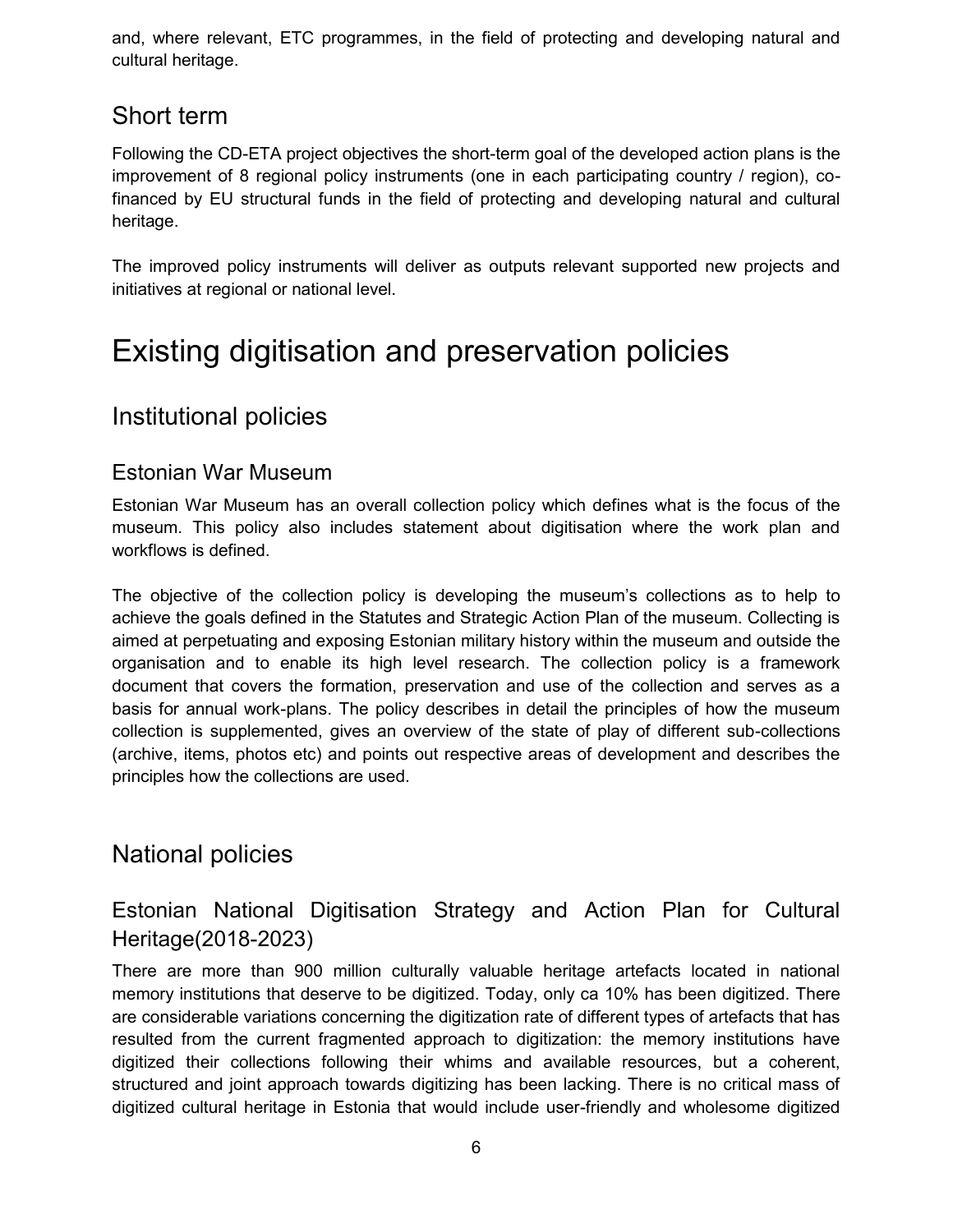artefacts from all types of cultural heritage. This has hampered the development of various business services based on the use of digitized cultural heritage. Mass digitization is also remarkably cheaper than order-based digitization, the difference being approximately 37% in total.

In order to overcome these problems the Estonian National Digitization Strategy and Action Plan for Cultural Heritage (2018-2023) was approved in March, 2018. The policy document aims to ensure that a critical mass of cultural heritage will be efficiently digitized, collectively preserved and made public by 2023. The main objectives of the policy document are:

- 1. to enable digital access to up to ⅓ of the cultural heritage in Estonian memory institutions
- 2. to develop consolidated architecture and service provision for archiving cultural heritage, its long-term preservation and back-up
- 3. to make public information related to 1.2 million cultural heritage artefacts as third level open data

In order to achieve the objective, the management structure supporting the digitization of cultural heritage will be readjusted. Achieving the objective also helps to increase public awareness and creates preconditions for using digitized cultural heritage in business, ensuring increased efficiency of the services provided by memory institutions and enhancing satisfaction with the quality of public services. The complementary objectives of the policy document are, thus:

- 4. to increase knowledge concerning digitization and digital cultural heritage in memory institutions, partner organisations and among youth
- 5. to create with partners possibilities for the active reuse and processing of cultural heritage in different economic sectors
- 6. to increase public awareness of and satisfaction with e-services in the cultural sector

The policy document proposes relevant actions in a total amount of 9.16 MEUR (0.88 MEUR state budget, 8.28MEUR EU structural funds) in the span of 5.5 years. The action plan contains 25 activities or sub-projects.

# <span id="page-6-0"></span>**Dissemination**

# <span id="page-6-1"></span>Open Access

## <span id="page-6-2"></span>Reuse

# <span id="page-6-3"></span>Legal considerations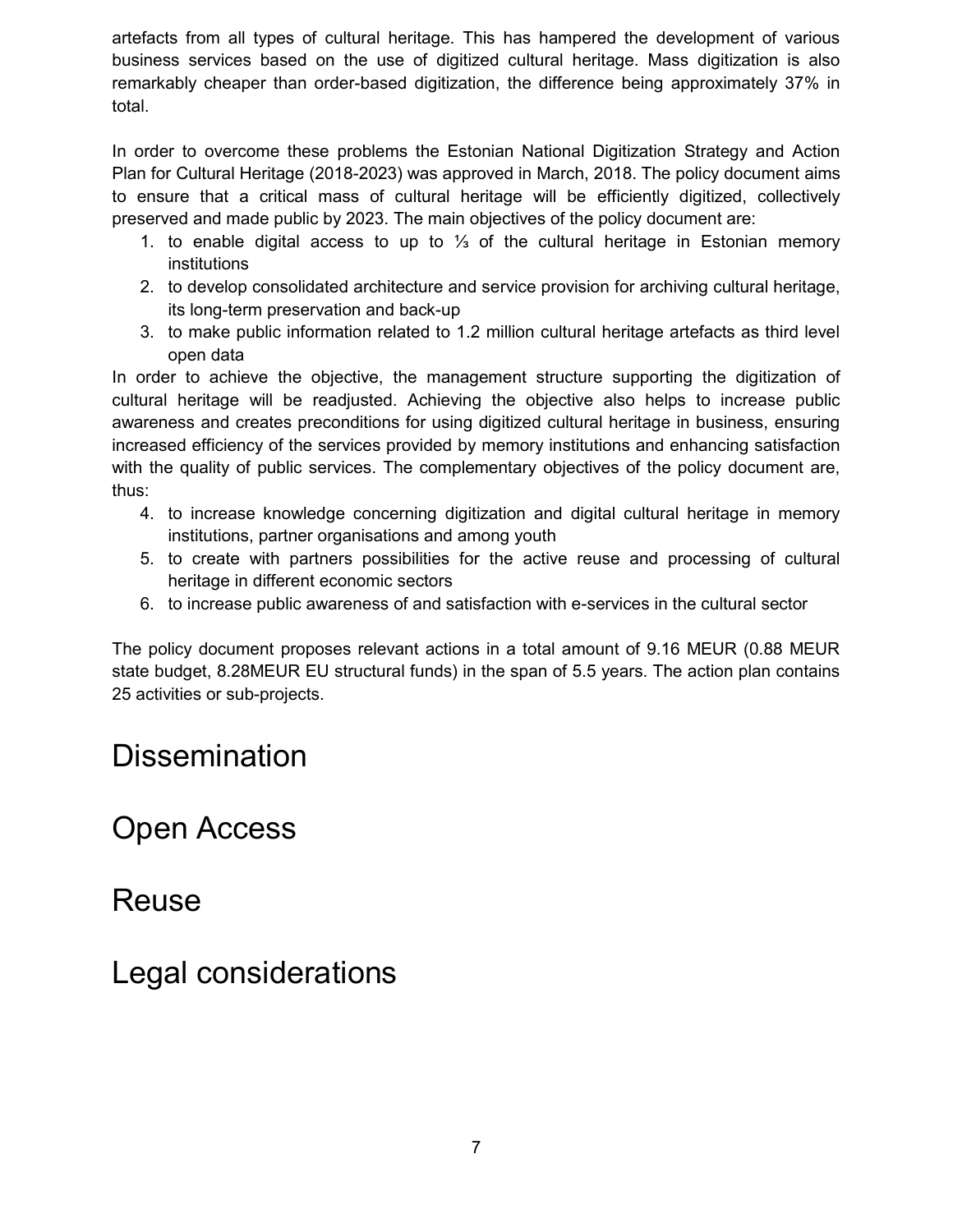# <span id="page-7-0"></span>Action plan

CD-ETA project foresees the improvement of 8 regional policy instruments (in all participating countries), that are – preferably – co-financed by EU structural funds. The action plans describe the state of play in each participating country, the policy instrument it will address and proposes concrete measures and mechanisms for its improvement. As a result of negotiations with the relevant national authorities the policy documents will be improved according to the suggestions of the national action plan, resulting in supported new projects and initiatives at regional or national level.

### <span id="page-7-1"></span>Introduction to action

The "Collaborative Digitization of Natural and Cultural Heritage" project (CD-ETA) is co-financed from the Interreg Europe programme. The project partnership consists of eight partners from seven countries from across the Europe, led by "Euroregion Pleven-Olt" from Bulgaria. The project duration is 60 months ( $1<sup>st</sup>$  stage 36 months, second stage 24 months) with a total budget of 2 360 600 EUR.

The main objective of the project is to "*improve adoption of the digitization policy for natural and cultural heritage and to be prepared the implementation of best practices into the participating regions, according to their needs. The implementation of this common plan for cooperation work on interregional level will contribute for establishing of uniform standards in the mass digitization of natural and cultural heritage*".

### <span id="page-7-2"></span>Current status

#### **Overview and relevant policy instruments and strategies**

In Estonia the digitization of cultural heritage takes place according to the Estonian National Digitisation Strategy and Action Plan for Cultural Heritage (2018-2023). The strategy defines the main problems in Estonia in the field of cultural heritage digitization, sets respective objectives and defines a set of measures (action plan) to achieve them in a given time- and financial frame. The policy is targeted at state owned memory institutions and applies for the whole of Estonia. It complies with other national strategy documents (such as the Estonian Information Society Strategy 2020, Estonian *Operational Programme* (*OP*) for Cohesion Policy Funds 2014- 2020 etc.) and helps to achieve the objectives of the National 2020 Strategy.

#### **State of play**

There are more than 900 million culturally valuable heritage artefacts located in national memory institutions that deserve to be digitized. Today, only ca 10% has been digitized. There are considerable variations concerning the digitization rate of different types of artefacts that has resulted from the current fragmented approach to digitization: the memory institutions have digitized their collections following their whims and available resources, but a coherent, structured and joint approach towards digitizing has been lacking. There is no critical mass of digitized cultural heritage in Estonia that would include user-friendly and wholesome digitized artefacts from all types of cultural heritage. This has hampered the development of various business services based on the use of digitized cultural heritage. Mass digitization is also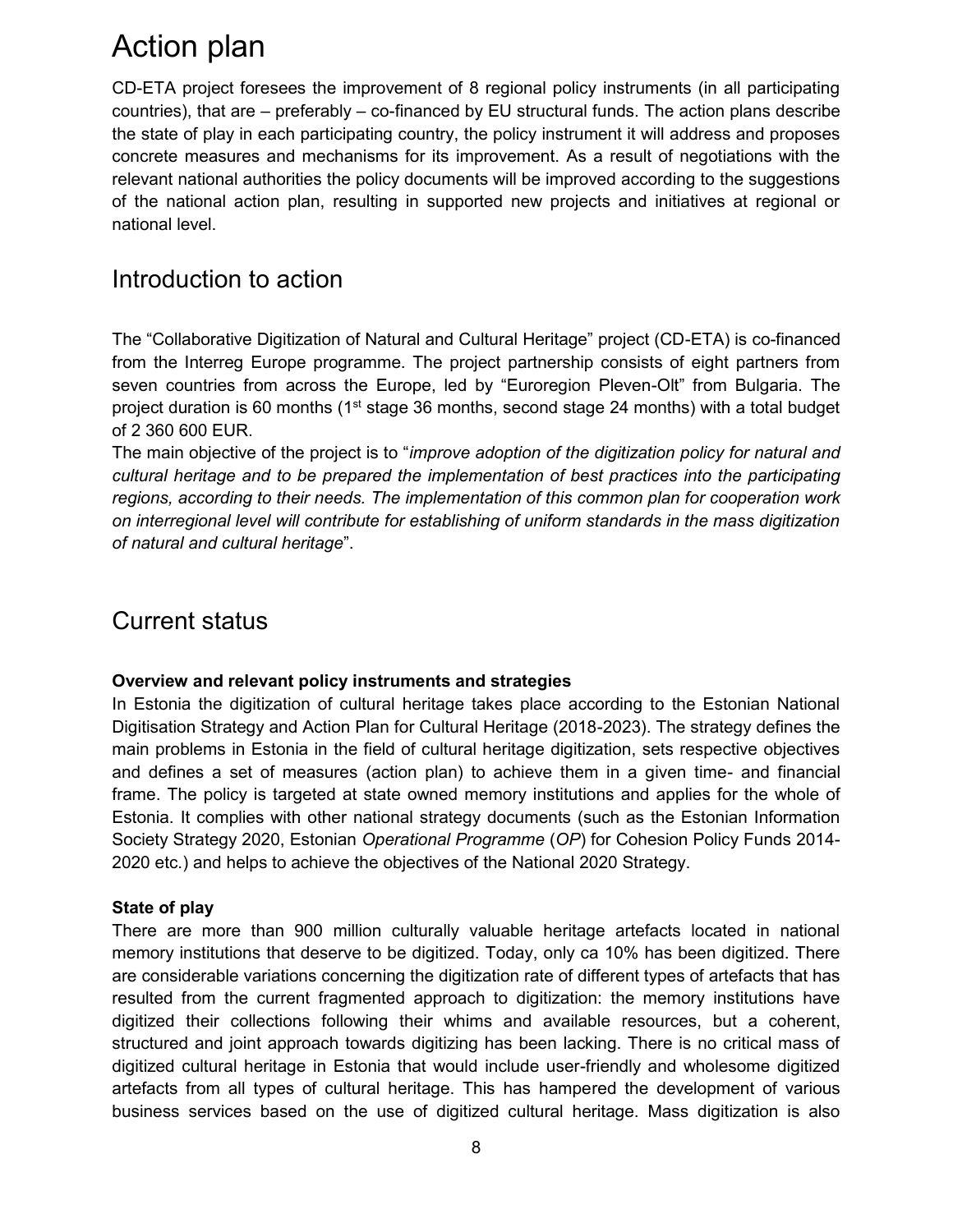remarkably cheaper than order-based digitization, the difference being approximately 37% in total.

In order to overcome these problems the Estonian National Digitization Strategy and Action Plan for Cultural Heritage (2018-2023) was approved in March, 2018. The policy document aims to ensure that a critical mass of cultural heritage will be efficiently digitized, collectively preserved and made public by 2023. The main objectives of the policy document are:

- 1. to enable digital access to up to ⅓ of the cultural heritage in Estonian memory institutions
- 2. to develop consolidated architecture and service provision for archiving cultural heritage, its long-term preservation and back-up
- 3. to make public information related to 1.2 million cultural heritage artefacts as third level open data

In order to achieve the objective, the management structure supporting the digitization of cultural heritage will be readjusted. Achieving the objective also helps to increase public awareness and creates preconditions for using digitized cultural heritage in business, ensuring increased efficiency of the services provided by memory institutions and enhancing satisfaction with the quality of public services. The complementary objectives of the policy document are, thus:

- 4. to increase knowledge concerning digitization and digital cultural heritage in memory institutions, partner organisations and among youth
- 5. to create with partners possibilities for the active reuse and processing of cultural heritage in different economic sectors
- 6. to increase public awareness of and satisfaction with e-services in the cultural sector

The policy document proposes relevant actions in a total amount of 9.16 MEUR (0.88 MEUR state budget, 8.28MEUR EU structural funds) in the span of 5.5 years. The action plan contains 25 activities or sub-projects.

#### **Policy instruments to be improved**

The policy instrument to be improved is the "Operational Programme for Cohesion Policy Funds 2014-2020", the national framework for the implementation of structural funds in Estonia. The implementation of the policy instrument is carried out through different sectoral policies and strategies. In case of digitization, this is the Estonian National Digitisation Strategy and Action Plan for Cultural Heritage (2018-2023). As already explained in the CD-ETA application, the improvement of the policy instrument takes place through better targeted and focused new projects and improved governance in the field. The approach taken in the Estonian National Digitisation Strategy and Action Plan for Cultural Heritage (2018-2023) clearly complies with the recommended course of action as outlined in the application and achieved through close cooperation with the CD-ETA project team:

- the focus of the strategy is to develop cultural and creative industry focused business cases on the basis of digitized cultural heritage artefacts
- the strategy foresees launching joint projects in Estonia to overcome the current fragmentation (see above) in digitization and to achieve increased volumes in digitization and volume-based impact
- the strategy includes approaches derived from best-practices in the field from CD-ETA project partner countries

The responsible authority for the delivery and implementation of the Estonian National Digitisation Strategy and Action Plan for Cultural Heritage (2018-2023) is the Ministry of Culture.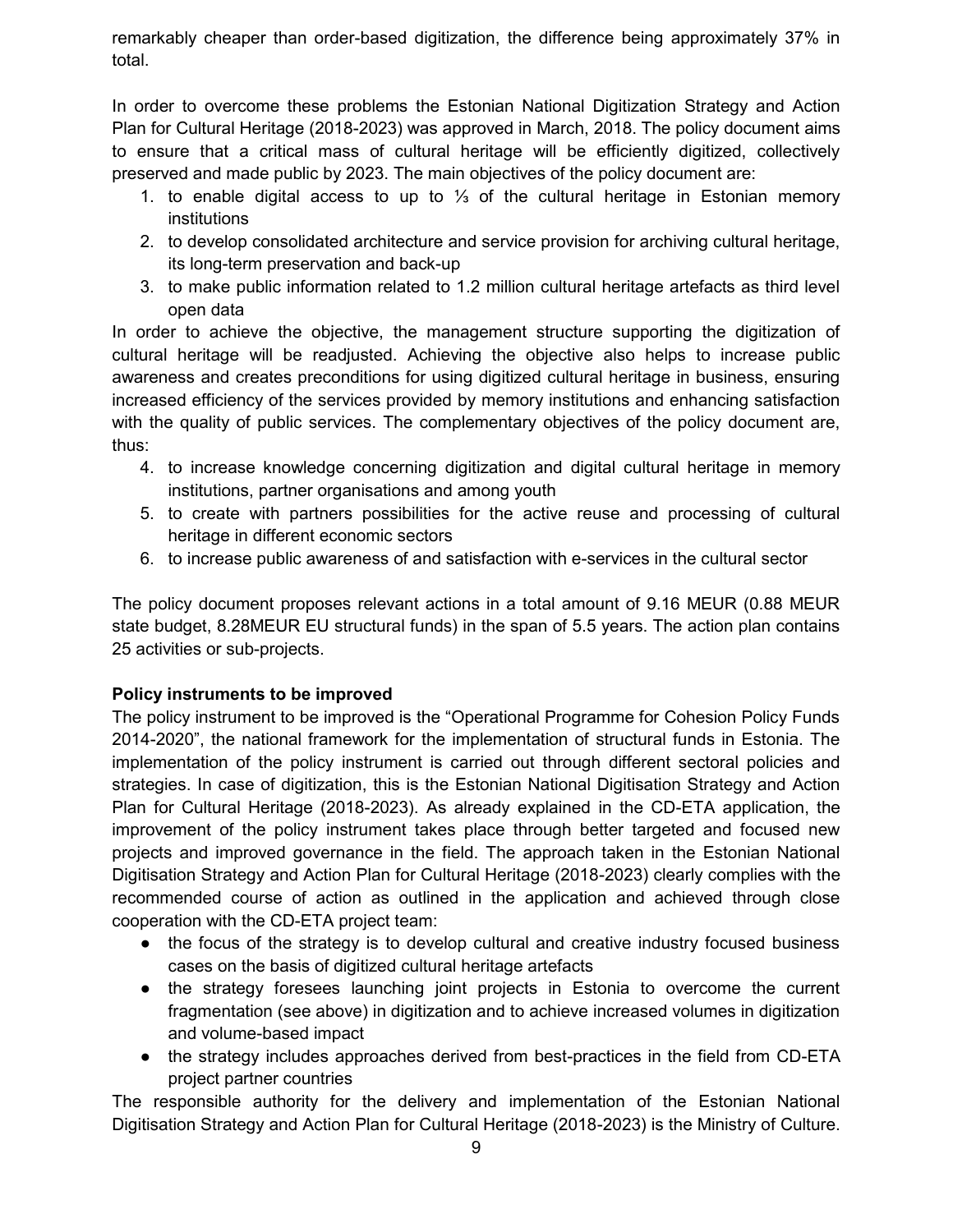The Ministry has played an active role as a stakeholder in the project activities (participating in local and international events and expressing its opinion concerning the development of the current Action Plan) and used the gained knowledge and experience also outside the direct scope of the CD-ETA project.

### <span id="page-9-0"></span>Scope

#### **Overall objective of the action plan**

The overall objective for the Estonian action plan – as foreseen in the application - was to ensure an increased number of supported new initiatives related to digitizing cultural heritage. This has been achieved in the Estonian National Digitisation Strategy and Action Plan for Cultural Heritage (2018-2023) where altogether 25 sub-projects have been set out for achieving the objectives and results of the strategy. This complies directly also to achieving the objectives of Estonian OP.

#### **Specific objective of the action plan**

The desired change in the policy instrument was to develop a mechanism focused at increased possibilities for digitizing cultural heritage. This has been achieved by the Estonian National Digitisation Strategy and Action Plan for Cultural Heritage (2018-2023). There was no need to change the policy instrument as such, but to ensure that in terms of creative and cultural industries development and digital society transformation also digitization of cultural heritage will be tackled. This has been achieved already by now.

#### **Achieving the desired change**

The desired changes have already been achieved. Through the stakeholder meetings and by individual cooperation with the policy owner the Estonian National Digitisation Strategy and Action Plan for Cultural Heritage (2018-2023) was developed and approved in spring 2018. The project partner will continue monitoring the implementation of the action plan and influences it accordingly. For the detailed description, see table 1.

#### **Time-frame of the action**

<span id="page-9-1"></span>2016-2018

## Indicators that the goals are met

Achievement of the goals will be measured at the following levels:

- Activity level, i.e. if the described action plan was carried out in the time-frame (working group established, new version of policy instrument completed etc.). This will be measured within the project. The devised action plan was carried out in the initial timeframe and the Estonian National Digitisation Strategy and Action Plan for Cultural Heritage (2018-2023) was approved in 2018.
- Result level, i.e. relevant policy instruments amended accordingly, approved by the policy instrument owner and enacted. This will be measured within the project. The Estonian National Digitisation Strategy and Action Plan for Cultural Heritage (2018-2023) is in force since March 2018. The strategy aims to ensure that a critical mass of cultural heritage will be efficiently digitized, collectively preserved and made public by 2023.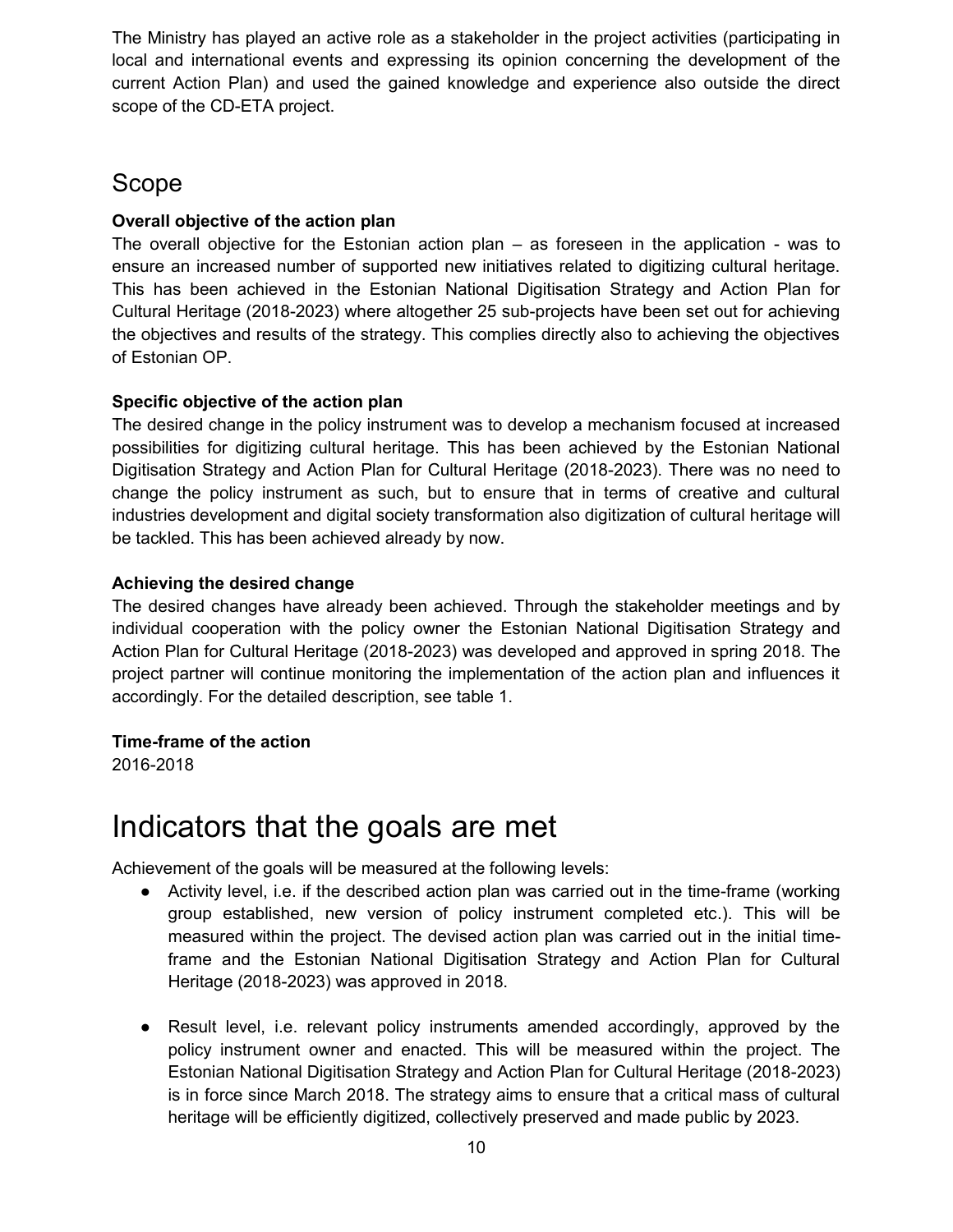- Impact level, i.e. how the change in the policy instrument affected the overall situation. This will be measured post- project. Altogether 25 sub-projects have been set out for achieving the objectives and results of the Estonian National Digitisation Strategy and Action Plan for Cultural Heritage (2018-2023) that will
	- Enable digital access to up to 1/<sub>3</sub> of the cultural heritage in Estonian memory institutions,
	- develop consolidated architecture and service provision for archiving cultural heritage, its long-term preservation and back-up
	- make public information related to 1.2 million cultural heritage artefacts as third level open data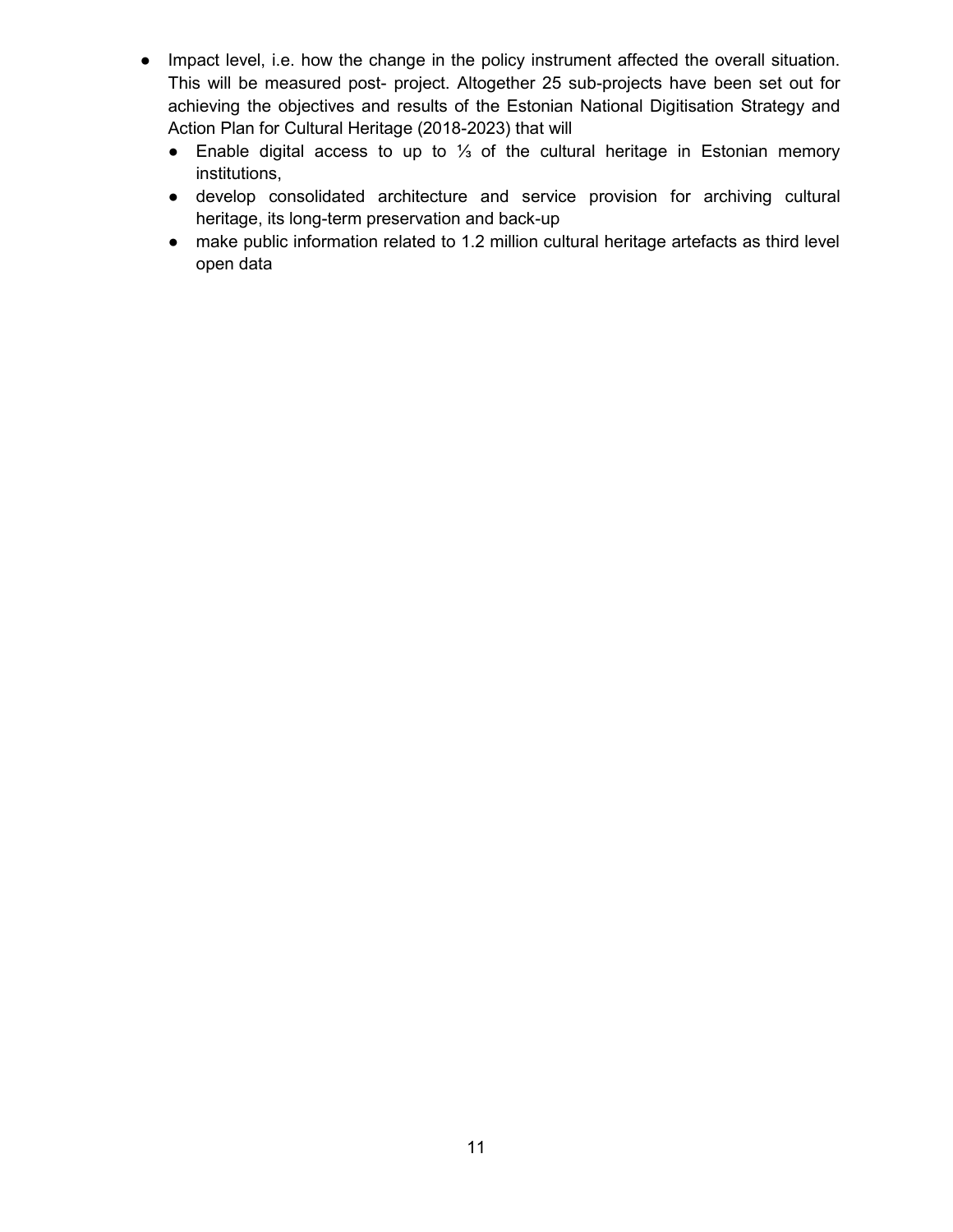### Table 1. Achieving the desired change

|                                                       | The bigger picture                                                                                                                                                                                                                                                                                                                                                                                                                                                                                               | To help bring about<br>that change                                                                                                            | Delivered by Estonian War Museum                 |                                                                                       |                                               |  |
|-------------------------------------------------------|------------------------------------------------------------------------------------------------------------------------------------------------------------------------------------------------------------------------------------------------------------------------------------------------------------------------------------------------------------------------------------------------------------------------------------------------------------------------------------------------------------------|-----------------------------------------------------------------------------------------------------------------------------------------------|--------------------------------------------------|---------------------------------------------------------------------------------------|-----------------------------------------------|--|
| Stakeholder<br>(market)                               | What change (impact) is<br>needed/intended/aspired to?                                                                                                                                                                                                                                                                                                                                                                                                                                                           | This is our<br>contribution                                                                                                                   | <b>Our Activities</b>                            | Sub activity                                                                          | <b>Our Outputs</b>                            |  |
| <b>Cultural Heritage</b><br><b>Institutions (CHI)</b> | There are more than 900 million<br>culturally valuable heritage artefacts<br>located in national memory<br>institutions that deserve to be<br>digitized. Today, only ca 10% has been<br>digitized. There are considerable<br>variations concerning the digitization<br>rate of different types of artefacts that<br>has resulted from the current<br>fragmented approach to digitization:<br>the memory institutions have digitized<br>their collections following their whims<br>and available resources, but a | We have wide<br>network of<br>connections with<br>CHIs around the<br>Europe to share<br>and learn about<br>digitisation<br>activities         | Developing<br>partnerships                       | Arranging seminars,<br>workshops and events to<br>share our experience and<br>skills. | Number of<br>partnerships<br>developed        |  |
|                                                       |                                                                                                                                                                                                                                                                                                                                                                                                                                                                                                                  |                                                                                                                                               | Coordinating the<br>networking of<br><b>CHIS</b> | Providing consultation to<br>other CHIs                                               | Number of<br>events arranged                  |  |
|                                                       |                                                                                                                                                                                                                                                                                                                                                                                                                                                                                                                  |                                                                                                                                               |                                                  |                                                                                       | Number of CHIs<br>consulted                   |  |
|                                                       | coherent, structured and joint<br>approach towards digitizing has been<br>lacking. There is no critical mass of<br>digitized cultural heritage in Estonia<br>that would include user-friendly and                                                                                                                                                                                                                                                                                                                | We have been<br>working with<br>improving our<br>digitisation<br>workflow, as well as<br>organising better<br>our collection<br>policies. Our | Attending at<br>thematic working<br>groups       | Giving input and<br>feedback about<br>digitisation guidelines                         | Published<br>collection<br>management<br>plan |  |
|                                                       | wholesome digitized artefacts from all<br>types of cultural heritage. This has<br>hampered the development of<br>various business services based on                                                                                                                                                                                                                                                                                                                                                              |                                                                                                                                               |                                                  | Giving input to museum<br>information system<br>development                           | Published<br>collection<br>workflow           |  |